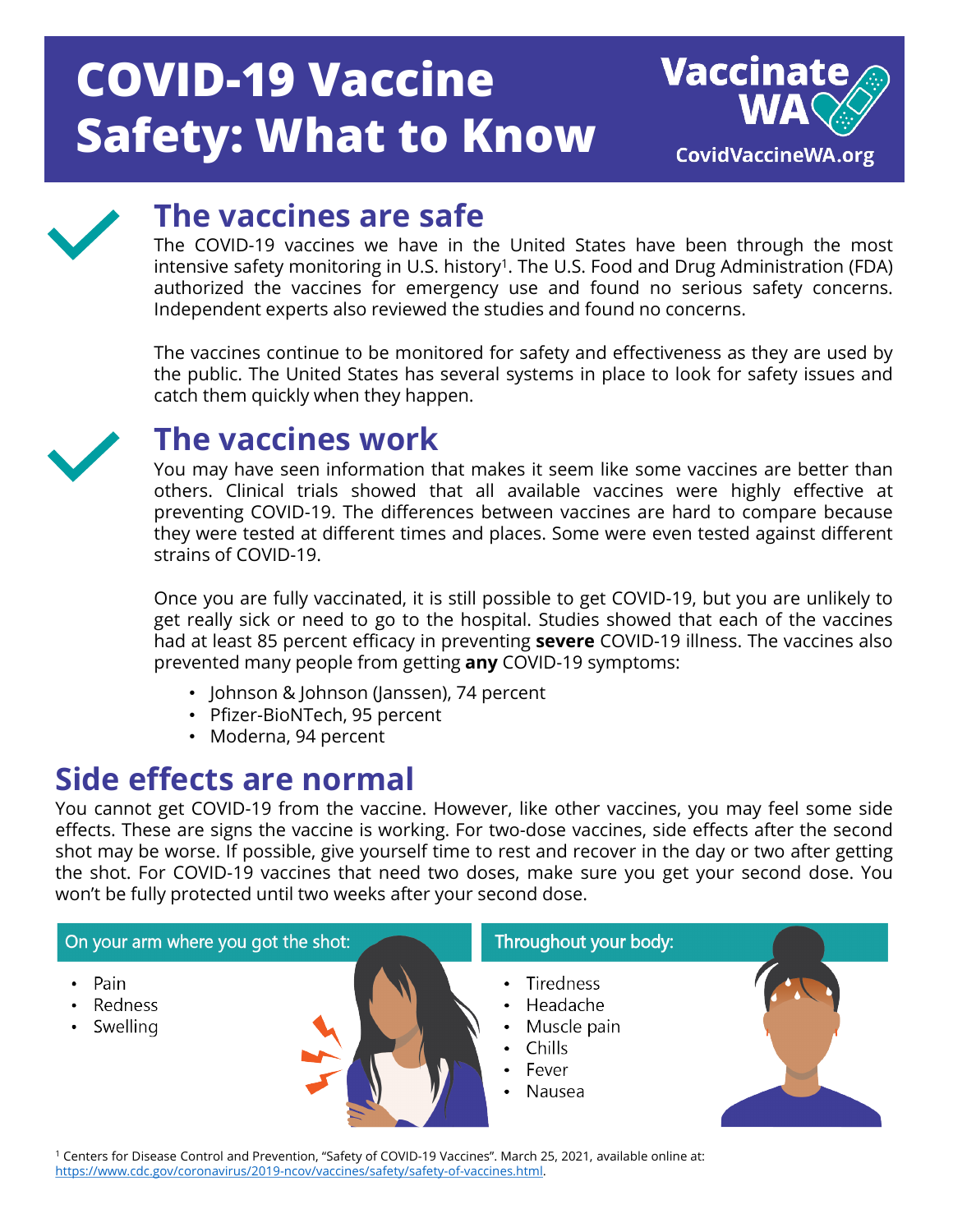

### **Signs of an allergic reaction**

Allergic reactions to the vaccine are very rare, but they can happen. The clinic will watch you for at least 15 minutes after your vaccine in case you have an allergic reaction. They are trained to respond and know how to help you.

If you have an allergic reaction after leaving the clinic, call 911. Signs of an allergic reaction include: trouble breathing, swelling of your face and throat, fast heartbeat, a bad rash all over your body, dizziness, and weakness.

### **Help us watch out for any safety concerns**

Sign up for V-safe to report any side effects: *vsafe.cdc.gov*. Your participation helps us keep the vaccines safe for everyone.

You or your vaccine provider can report serious side effects to the Vaccine Adverse Event Reporting System (VAERS). The FDA, Centers for Disease Control and Prevention (CDC) and the Washington State Department of Health (DOH) use VAERS to watch for trends or possible problems.

You can submit a report at [vaers.hhs.gov.](https://vaers.hhs.gov/) Learn more about how VAERS and other safety monitoring systems work at [www.doh.wa.gov/immunization/vaccinesafety](http://www.doh.wa.gov/immunization/vaccinesafety).



<sup>2</sup>Food and Drug Administration. "FDA Briefing Document: Pfizer-BioNTech COVID-19 Vaccine", Vaccines and Related Biological Products Advisory<br>Committee Meeting. December 10, 2020, available online at: https://www.fda.gov/m <sup>3</sup>Food and Drug Administration. "FDA Briefing Document: Janssen Ad26.COV2.S Vaccine for the Prevention of COVID-19", Vaccines and Related Biological Products Advisory Committee Meeting. February 26, 2021, available online at:<https://www.fda.gov/media/146217/download>.<br>4Food and Drug Administration. "FDA Briefing Document: Moderna COVID-19 Vaccine", Vaccines Committee Meeting. December 17, 2020, available online at: [https://www.fda.gov/media/144434/download.](https://www.fda.gov/media/144434/download)